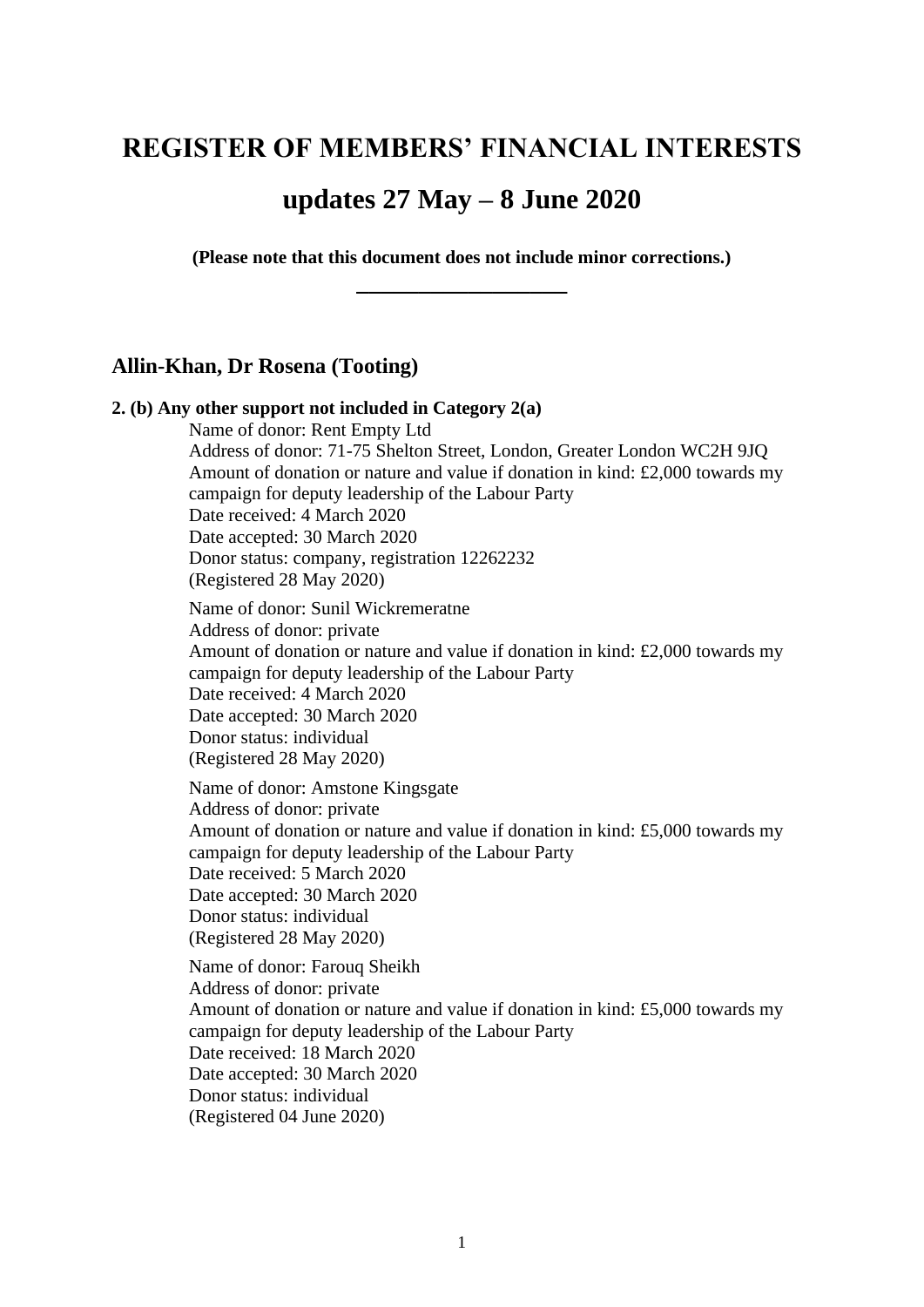# **Brine, Steve (Winchester)**

#### **1. Employment and earnings**

Payments from YouGov, 50 Featherstone Street, London EC1Y 8RT, for surveys:

Payment of £60 expected for a survey completed on 5 May 2020. Hours: 20 mins. (Registered 04 June 2020)

### **Browne, Anthony (South Cambridgeshire)**

### **1. Employment and earnings**

3 March 2020, received £5,000 from Blockchain GB Ltd (cryptoassets company), 3rd Floor, 86-90 Paul Street, London EC2A 4NE, for advisory work in 2019. Hours: none since my election. (Registered 08 June 2020)

#### **8. Miscellaneous**

Advisory role (unpaid) on the Institute for Fiscal Studies (IFS) Advisory Committee. The IFS is a publicly-funded research institute on taxation policy. I provide high-level strategic advice during committee meetings. (Registered 08 June 2020)

### **Bruce, Fiona (Congleton)**

#### **1. Employment and earnings**

Fiona Bruce and Co LLP; solicitors practice. Address: Justice House, 3 Grappenhall Rd, Stockton Heath, Warrington WA4 2AH. Consultancy fees received:

30 April 2020, received £4,000. Hours: 15 hrs. (Registered 27 May 2020)

### **Bryant, Chris (Rhondda)**

#### **1. Employment and earnings**

Payments from Guardian News and Media, Kings Place, 90 York Way, London N1 9GU, for articles in the Guardian and Observer:

21 May 2020, received £100. Hours: 1 hr. (Registered 08 June 2020)

Payment of £200 expected for article on written on 30 May 2020. Hours: 1 hr. (Registered 08 June 2020)

Payment of £200 expected for article on written on 7 June 2020. Hours: 1 hr. (Registered 08 June 2020)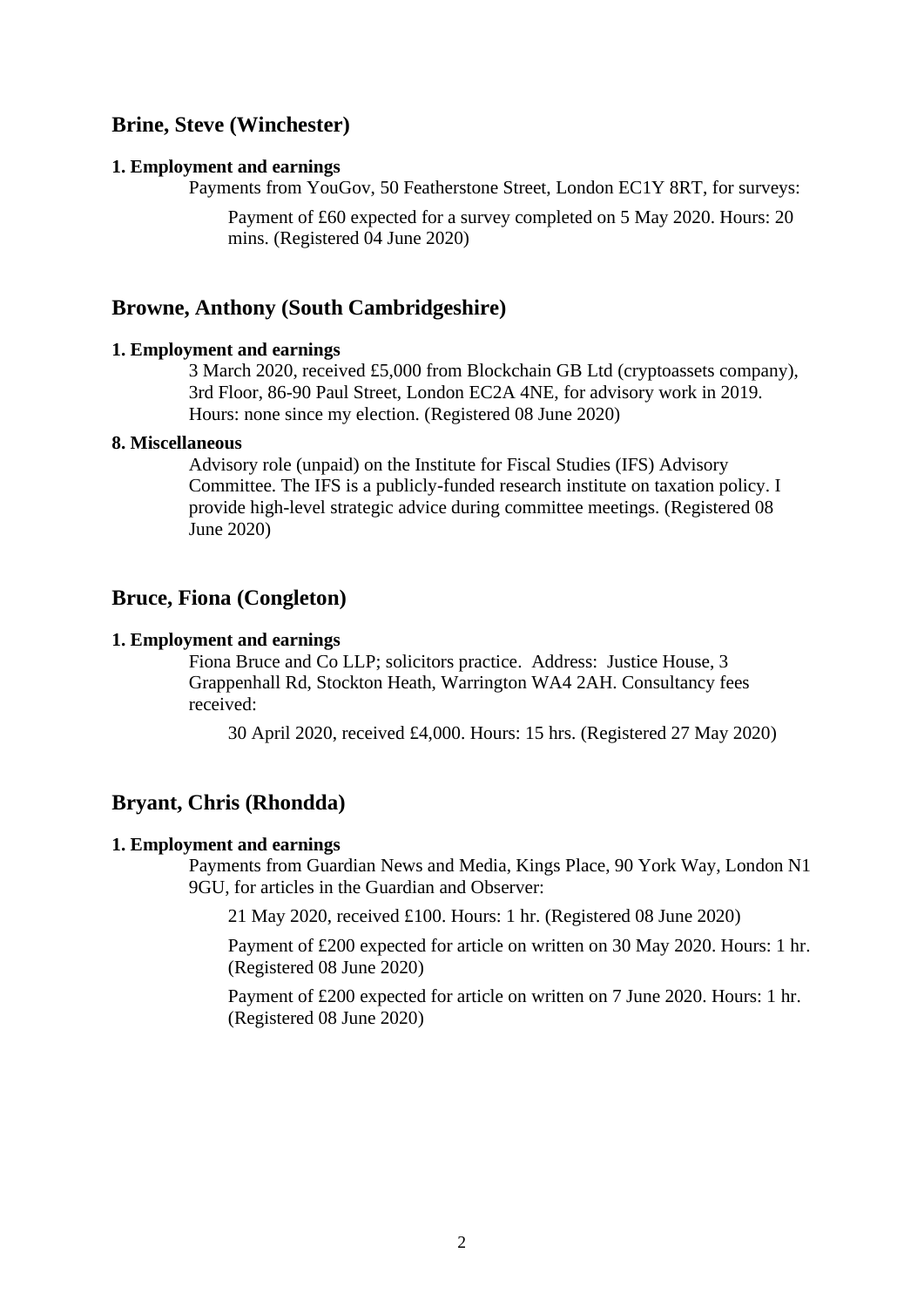# **Caulfield, Maria (Lewes)**

#### **1. Employment and earnings**

Registered nurse at Royal Marsden Hospital, Fulham Road, London SW1 6JJ:

7 May 2020, received £169. Hours: 12 hrs. (Registered 04 June 2020)

29 May 2020, received £192. Hours: 12 hrs. (Registered 04 June 2020)

### **Davies, Dr James (Vale of Clwyd)**

#### **1. Employment and earnings**

Payments from Laurel Bank Surgery, Old Hall St, Malpas SY14 8PS, for NHS GP work:

5 May 2020, received £2,340. Hours: 40 hrs. (Registered 01 June 2020)

Payments from Cheshire and Wirral Partnership NHS Foundation Trust, Liverpool Road, Chester CH2 1BQ, for out of hours NHS GP work at Ellesmere Port Hospital, 114 Chester Road, Ellesmere Port CH65 6SG:

27 April 2020, received £255. Hours: 3 hrs. (Registered 01 June 2020)

27 May 2020, received £680. Hours: 8 hrs. (Registered 01 June 2020)

Payments from Park House Surgery, 26 Nant Hall Road, Prestatyn LL19 9LN, for NHS GP work:

12 May 2020, received £225. Hours 4 hrs. (Registered 01 June 2020)

Payments from Betsi Cadwaladr University Health Board, for out of hours NHS GP work at Glan Clwyd Hospital, Sarn Lane, Bodelwyddan LL18 5UJ:

22 May 2020, received £560. Hours 8 hrs. (Registered 01 June 2020)

# **Debbonaire, Thangam (Bristol West)**

#### **1. Employment and earnings**

Payments from ComRes, 4 Millbank, Westminster, London SW1P 3JA, for completing surveys. All payments are made direct to charity or community organisations. (Updated 13 June 2019)

Payment of £75 expected for a survey completed on 28 May 2020. Hours: 15 mins. (Registered 28 May 2020)

### **Dines, Miss Sarah (Derbyshire Dales)**

### **1. Employment and earnings**

15 April 2020, received £19,942.22 plus VAT for legal services provided as a barrister from Brendan Fleming Solicitors of 165 Newhall Street, St Paul's Square, Birmingham B3 1SW. Hours: none since my election. (Registered 01 June 2020)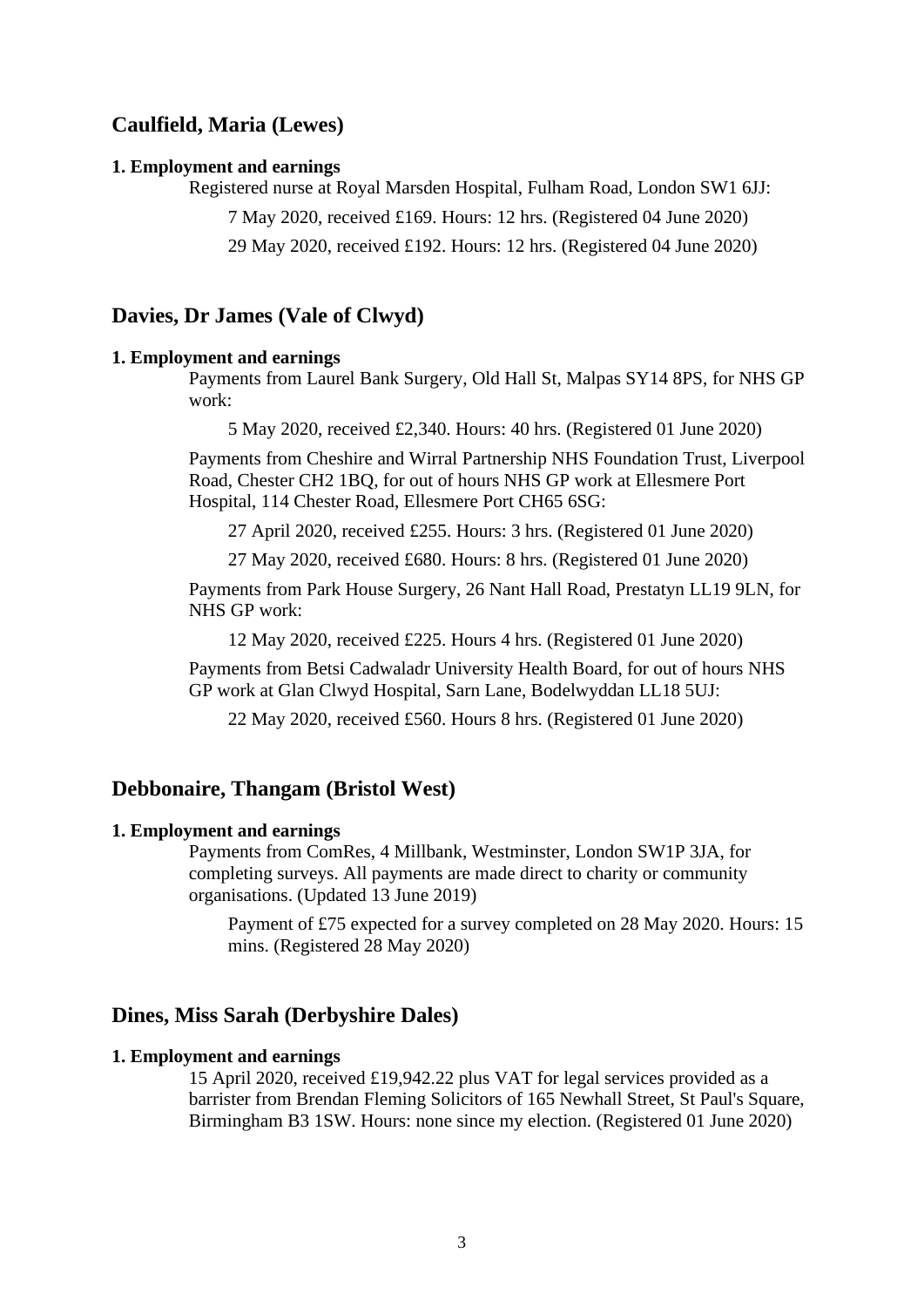# **Donelan, Michelle (Chippenham)**

### **2. (a) Support linked to an MP but received by a local party organisation or indirectly via a central party organisation**

Name of donor: Andrew Fenwick Address of donor: private Amount of donation or nature and value if donation in kind: £4,000 Donor status: individual (Registered 27 May 2020)

#### **3. Gifts, benefits and hospitality from UK sources**

Name of donor: Bansols Beta Ltd Address of donor: 12 North Bar, Banbury OX16 0TB Amount of donation or nature and value if donation in kind: Pizzas supplied for a thank you party for election campaign volunteers, value £494.23 Date received: 22 February 2020 Date accepted: 22 February 2020 Donor status: company, registration 02878404 (Registered 27 May 2020)

### **Eshalomi, Florence (Vauxhall)**

#### **1. Employment and earnings**

Payments from the Greater London Authority, City Hall, London SE1 2AA, for my role as a London Assembly Member:

28 April 2020, received £1,626.19. Hours: estimated at between 10 and 20 hrs. (Registered 22 May 2020; updated 08 June 2020)

From 22 May 2020 until further notice, I receive an annual allowance of £19,514. Hours: expected to be between 10 and 20 hrs a month. (Registered 22 May 2020; updated 28 May 2020)

# **Fysh, Mr Marcus (Yeovil)**

#### **5. Gifts and benefits from sources outside the UK**

Name of donor: Davos Kosters Bergbahnen AG Address of donor: Bramabuelstrasse 11, CH - 7270 Davos Platz Amount of donation, or nature and value if donation in kind: For the British/Swiss Parliamentary Ski Week, two free adult ski passes and discount on one child's ski pass, total value £593 Date received: 17-23 February 2020 Data accepted: 17 February 2020 Donor status: company, registration number CHE-105.769.522. (Registered 27 May 2020)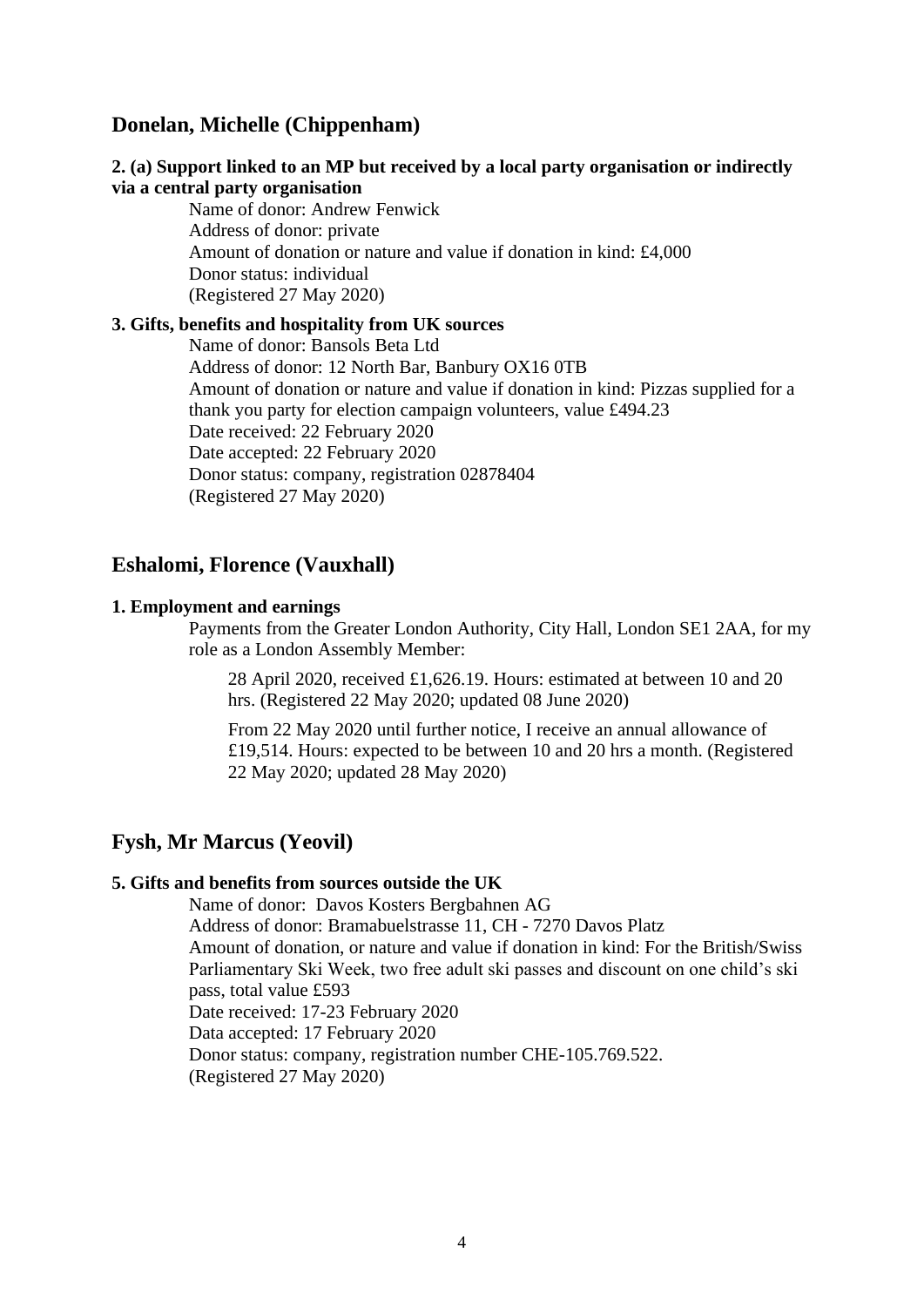# **Ghani, Ms Nusrat (Wealden)**

#### **1. Employment and earnings**

2 June 2020, received £400 from the Sun on Sunday, 1 London Bridge Street, London SE1 9GF, for two published articles. Hours: 2 hrs. (Registered 02 June 2020)

# **Hodge, Dame Margaret (Barking)**

#### **2. (b) Any other support not included in Category 2(a)**

Name of donor: The Joffe Charitable Trust

Address of donor: 4th Floor, Invicta House, 108-114 Golden Lane, London EC1Y OTL.

Amount of donation, or nature and value if donation in kind: secretariat, research and communications services provided for the Cross-Party Group on Responsible Tax, of which I am the Chair. These services are provided by King's College London at a value of £30,000 between 10 July 2019 and 9 July 2020. Date received: 10 July 2019 to 9 July 2020 Date accepted: 10 July 2019 Donor status: company, registration CE015509 (Registered 04 June 2020)

### **Huq, Dr Rupa (Ealing Central and Acton)**

#### **1. Employment and earnings**

1 April 2020, received £186.41 from Guardian News & Media Limited, Kings Place 90 York Way London N1 9GU, for an article. Hours: 2.5 hrs. (Registered 08 June 2020)

### **Jayawardena, Mr Ranil (North East Hampshire)**

#### **1. Employment and earnings**

Clients of Ringshall Ltd, of which I am a director:

First Greater Western Limited, Milford House, 1 Milford Street, Swindon, Wiltshire SN1 1HL; a train operating company also known as Greater Western Railway (GWR). From 1 January 2019 until 10 May 2020, in return for providing an Advisory Board Member for between four and six days a year, including meetings and ancillary work, plus providing regular feedback about GWR services, Ringshall Ltd received payment of £1,400 per year, to cover expenses incurred. Rail travel on GWR was provided also. I was appointed as the Advisory Board Member. (Registered 21 January 2019; updated 03 June 2020)

### **7. (i) Shareholdings: over 15% of issued share capital**

Ringshall Ltd; an investment company. (Registered 05 June 2015; updated 11 December 2017, 15 January 2019 and 03 June 2020)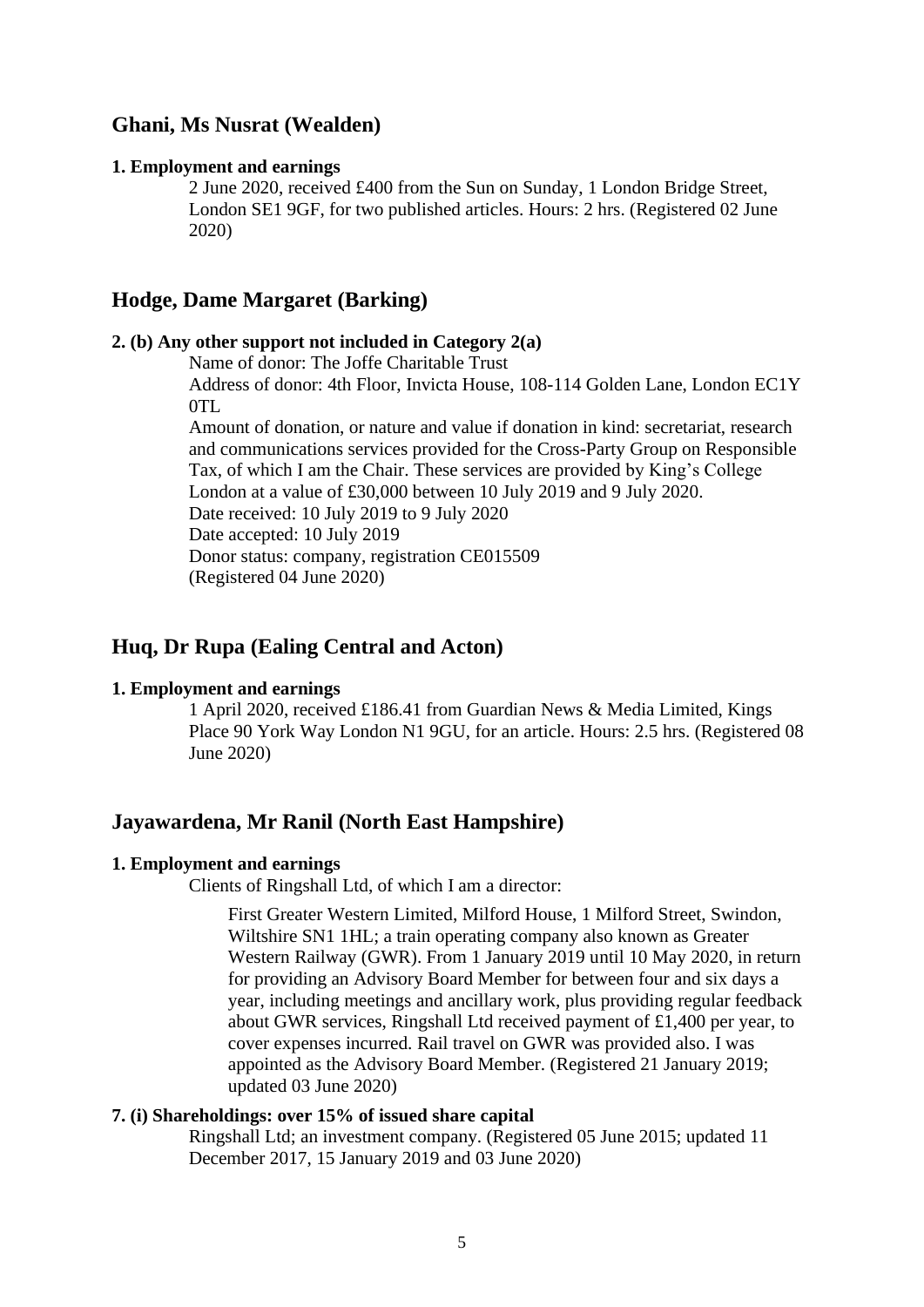#### **8. Miscellaneous**

From 10 October 2017 to 21 May 2020, unremunerated Trustee of the Parliamentary Contributory Pension Fund. The PCPF is responsible for Members' pensions. (Registered 30 August 2018; updated 03 June 2020)

### **Lewell-Buck, Mrs Emma (South Shields)**

### **1. Employment and earnings**

Payments from YouGov, 50 Featherstone Street, London EC1Y 8RT, for completing surveys. All fees paid to my campaign fund:

4 February 2020, payment of £110. Hours: 50 mins. (Registered 12 March 2020; updated 02 June 2020)

29 May 2020, payment of £70. Hours: 30 mins. (Registered 02 June 2020)

# **Long Bailey, Rebecca (Salford and Eccles)**

#### **2. (b) Any other support not included in Category 2(a)**

Name of donor: Unite the Union

Address of donor: 128 Theobald's Road, London WC1X 8TN Amount of donation or nature and value if donation in kind: For my leadership campaign, a room for phone-banking from 28 January to 3 March 2020, value £23,000 Date received: 28 January - 3 March 2020 Date accepted: 28 January 2020 Donor status: trade union

(Registered 02 June 2020)

### **Mayhew, Jerome (Broadland)**

#### **8. Miscellaneous**

Non-executive director (unpaid since 1 April 2020) of Adventure Forest Ltd (adventure leisure), Banana HQ, the Drift, Fornham St Martin, IP31 1SL. Until 31 March 2020, I received £20,000 a year (£1,666.67 a month). Hours: expected to be 8 hrs a month. (Registered 07 January 2020; updated 03 June 2020)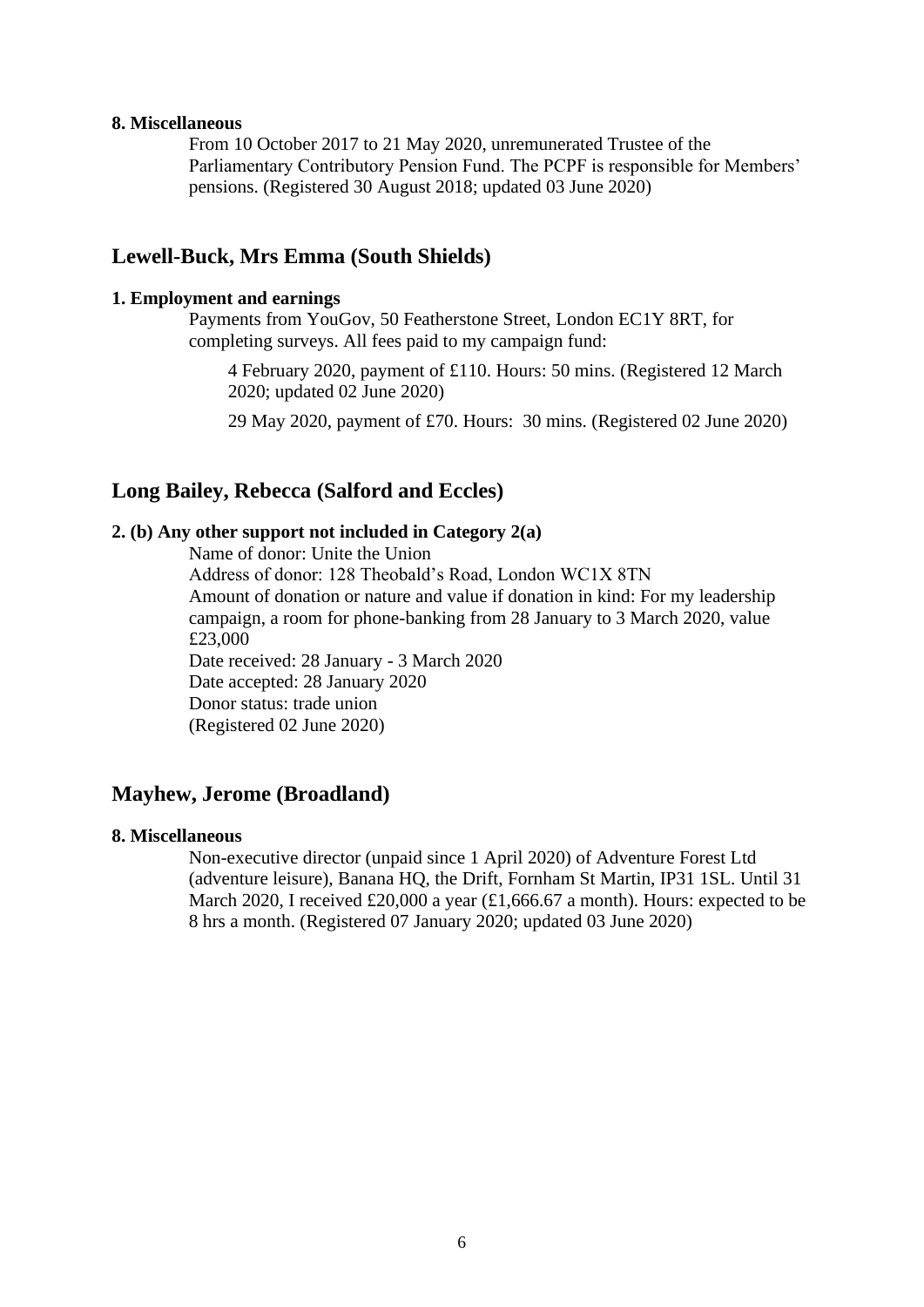# **Moran, Layla (Oxford West and Abingdon)**

### **2. (b) Any other support not included in Category 2(a)**

Name of donor: Craig Fletcher Address of donor: private Amount of donation or nature and value if donation in kind: £2,500 to my leadership campaign Date received: 22 May 2020 Date accepted: 22 May 2020 Donor status: individual (Registered 29 May 2020) Name of donor: Peter Frankopan Address of donor: private Amount of donation or nature and value if donation in kind: £3,000 to my leadership campaign Date received: 1 June 2020 Date accepted: 1 June 2020 Donor status: individual (Registered 08 June 2020)

# **Morris, James (Halesowen and Rowley Regis)**

#### **10. Family members engaged in lobbying the public sector on behalf of a third party or client**

My spouse Anna Mellitt is a self-employed sole trader who gives public relations, public affairs and policy advice to clients. (Registered 02 June 2020)

### **Neill, Sir Robert (Bromley and Chislehurst)**

#### **1. Employment and earnings**

From 1 December 2016, consultant to the Substantia Group, a property and business consultancy. From 8 June 2020, I have the title of Senior Adviser. Between June 2017 and 7 June 2020, I had the title Non-Executive Chairman. Address: 55 Chislehurst Road, Chislehurst BR7 5NP. From 1 December 2016 until further notice, I receive £1,000 per month for providing strategic consultancy advice. Hours: 6 hrs per month. (Registered 22 December 2016; updated 08 June 2020)

#### **Phillips, Jess (Birmingham, Yardley)**

#### **1. Employment and earnings**

22 May 2020, received £600 from the New Statesman, 7 Carmelite St, London EC4Y 0BS, for a book review. Hours: 2 hrs. (Registered 08 June 2020)

29 May 2020, received £500 from Intelligence Squared, Newcombe House, 45 Notting Hill Gate, Kensington, London W11 3LQ, for speaking at an event. Hours: 2 hrs. (Registered 08 June 2020)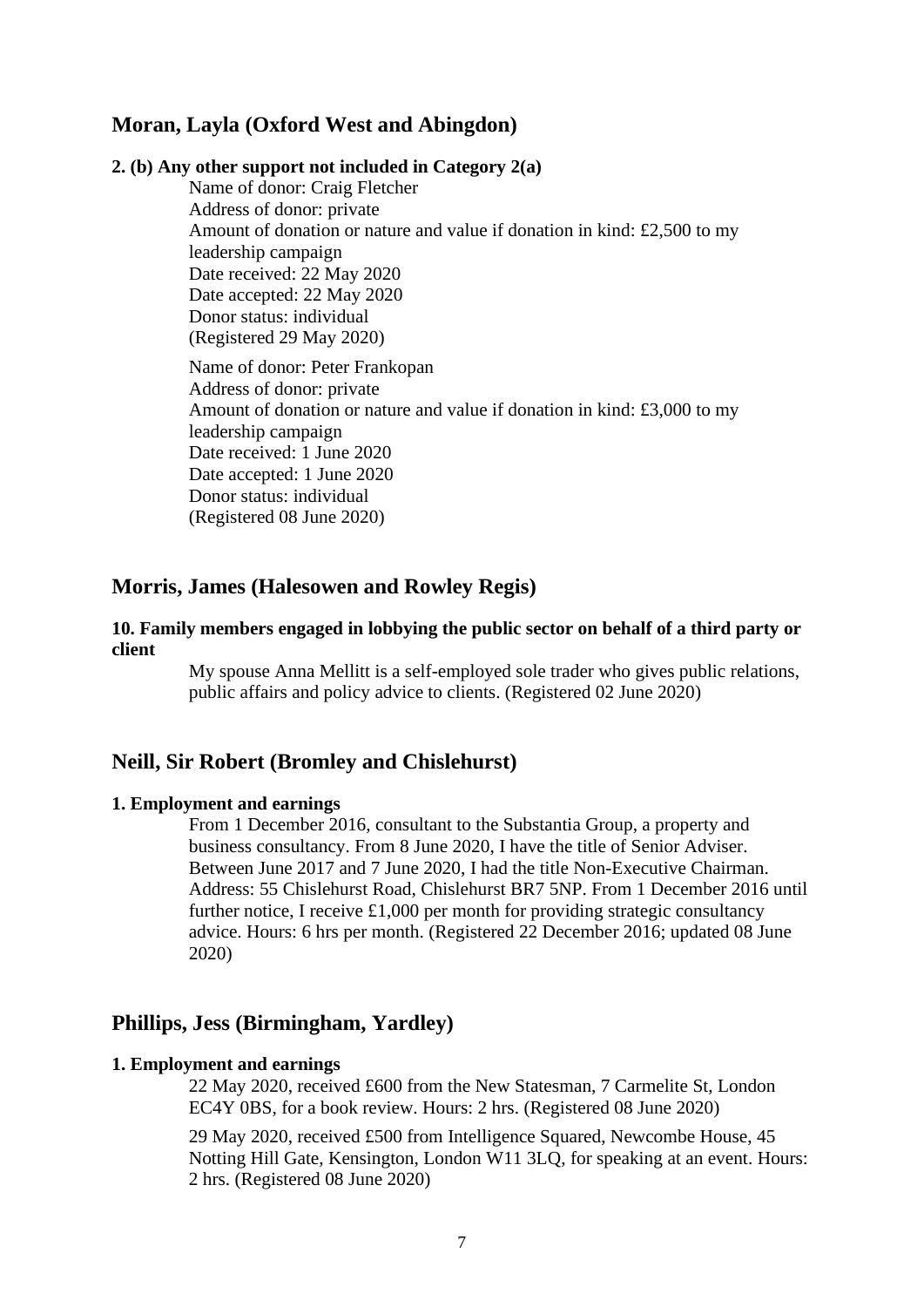# **Poulter, Dr Dan (Central Suffolk and North Ipswich)**

#### **1. Employment and earnings**

From 1 April 2020 until further notice, I receive £3,734.73 per calendar month (first paid on 30 April 2020) for work as an NHS doctor, from a London Foundation Trust together with the London Deanery, Stewart House, 32 Russell Square, London WC1B 5DN. Hours: variable, averaging about 112 hours a month. (Registered 01 December 2015; updated 07 June 2016, 07 December 2016, 29 August 2017, 27 March 2018, 01 August 2018, 07 December 2018 and 02 June 2020)

# **Powell, Lucy (Manchester Central)**

### **2. (b) Any other support not included in Category 2(a)**

Name of donor: Common Good Labour Ltd Address of donor: Room 216 China works, Black Prince Road, London SE1 7SJ Amount of donation or nature and value if donation in kind: £5,000 to support office costs in relation to Labour Together project Date received: 21 April 2020 Date accepted: 21 April 2020 Donor status: company, registration 09630980 (Registered 08 June 2020)

# **Qureshi, Yasmin (Bolton South East)**

#### **8. Miscellaneous**

From 27 January 2020, a Member of Bolton Town Board. This is an unpaid role. (Registered 08 June 2020)

# **Simmonds, David (Ruislip, Northwood and Pinner)**

#### **1. Employment and earnings**

Payments received from the London Borough of Hillingdon, Civic Centre, Uxbridge UB8 1UW, for my role as a Councillor:

15 April 2020, received £569. Hours: 30 hrs. (Registered 04 June 2020)

From 15 May 2020 until further notice, I receive £569 a month. Hours: 30 hrs per month. (Registered 05 June 2020)